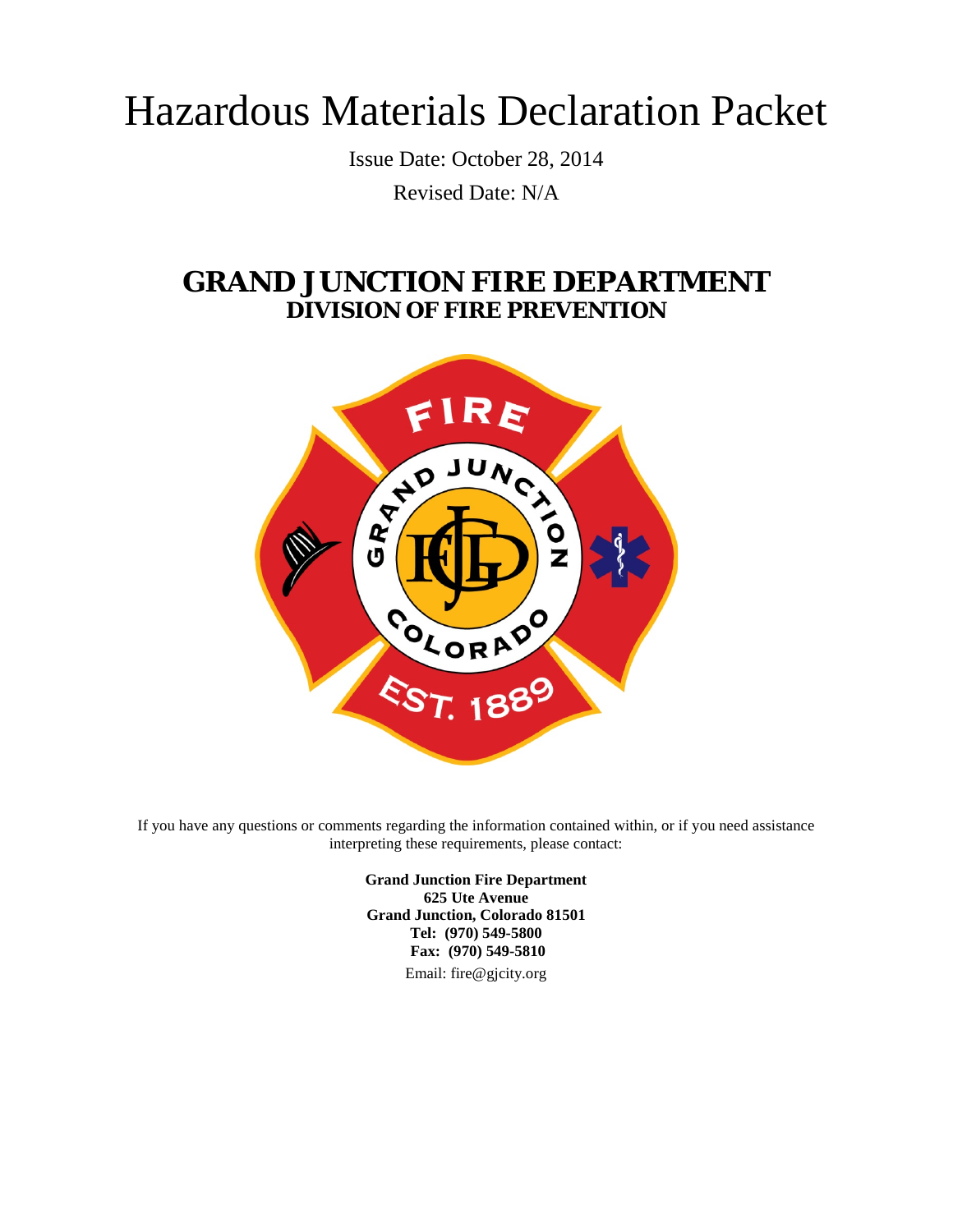## TABLE OF CONTENTS

| <b>GUIDELINES FOR COMPLETING A HAZARDOUS MATERIALS INVENTORY STATEMENT (HMIS) 7</b> |  |
|-------------------------------------------------------------------------------------|--|

## <span id="page-1-0"></span>**PURPOSE AND SCOPE**

The following declaration serves as a means to obtain information about hazardous materials that are stored, used, dispensed or handled. The information collected in this packet is reviewed to determine code compliance during the plan review and permitting process. The information is then retained by the Grand Junction Fire Department (GJFD) to serve as an inventory reference in the event of an emergency. Hazardous materials are regulated by the International Fire Code (IFC), 2012 Edition.

Within this packet you will discover a document entitled *Hazardous Material Declaration (HMD)*. This one page declaration shall be completed by a company representative and attached to each set of commercial development and/or construction plans that contain or have the potential to contain hazardous materials.

If it is determined while completing this form that the premises "does" meet or exceeds the exempt amounts, then a *Hazardous Material Inventory Statement (HMIS)* shall also be completed (2012 IFC 5001.5.2) and must be submittal along with the Hazardous Materials Declaration (HMD).

As a result, GJFD may require your future application/plan submittals be certified by a Fire Protection Engineer (FPE) to ensure your project complies with the 2012 edition of the International Fire Code (IFC). This certification must include, a Hazardous Materials Management Plan (HMMP) per section 5001.5.1 of the 2012 IFC. The HMMP and HMIS shall be site specific.

## <span id="page-1-1"></span>**DEFINITIONS**

**Hazardous Materials**. Those chemicals or substances which are physical hazards or health hazards as defined and classified in this chapter, whether the materials are in usable or waste condition.

**Physical Hazard.** A chemical for which there is evidence that it is a combustible liquid, cryogenic fluid, explosive, flammable (solid, liquid, gas), organic peroxide (solid or liquid), oxidizer (solid or liquid), oxidizing gas, pyrophoric (solid, liquid or gas), unstable (reactive) material (solid, liquid or gas) or waterreactive material (solid or liquid).

**Health Hazard.** A classification of a chemical for which there is statistically significant evidence that acute or chronic health effects are capable of occurring in exposed persons. The term "health hazard" includes chemicals that are toxic, highly toxic and corrosive.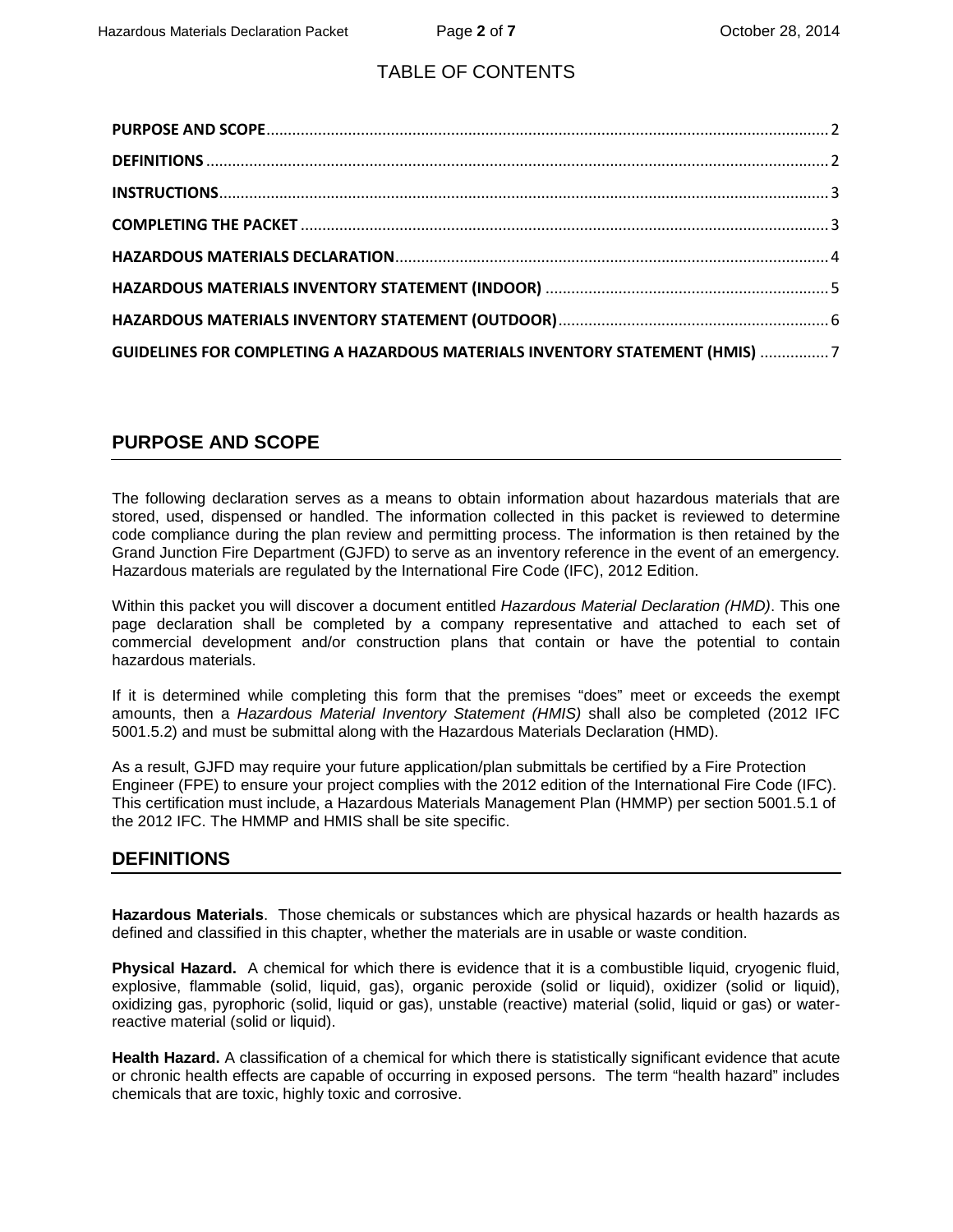## <span id="page-2-0"></span>**INSTRUCTIONS**

The packet contains two distinct parts: Hazardous Material Declaration Form (HMD) and Hazardous Material Inventory Statement (HMIS).

All sections are required to be completed. Applicants that fail to conform as required will be refused a permit (IFC 105.2.1.) GJFD has the right to revoke permits upon non-compliance. All permit fees are nonrefundable.

## <span id="page-2-1"></span>**COMPLETING THE PACKET**

#### **Step #1 - Hazardous Material Declaration**

Please read the requirements carefully. GJFD may exercise the right to modify reporting requirements on a case by case basis.

Check the box that applies to your business, then sign and date the form. This form should be attached to the development and/or construction plans. Permits are required per Section 105 of the International Fire Code, 2012 Edition.

#### **Step #2 (If Applicable) – Hazardous Material Inventory Statement (HMIS)**

Please read and follow the directions as stated. Every hazardous material that meets or exceeds the amounts indicated on the Hazardous Materials Declaration (HMD) Form shall be included on the Hazardous Materials Inventory Statement (HMIS). See the attached sheet "Guidelines for completing a Hazardous Materials Inventory Statement (HMIS)" for more detailed descriptions of the information that will be needed.

Document all hazardous materials that are stored or used indoors at a given location on a separate HMIS. Hazardous Materials stored outdoors will be documented on a separate HMIS.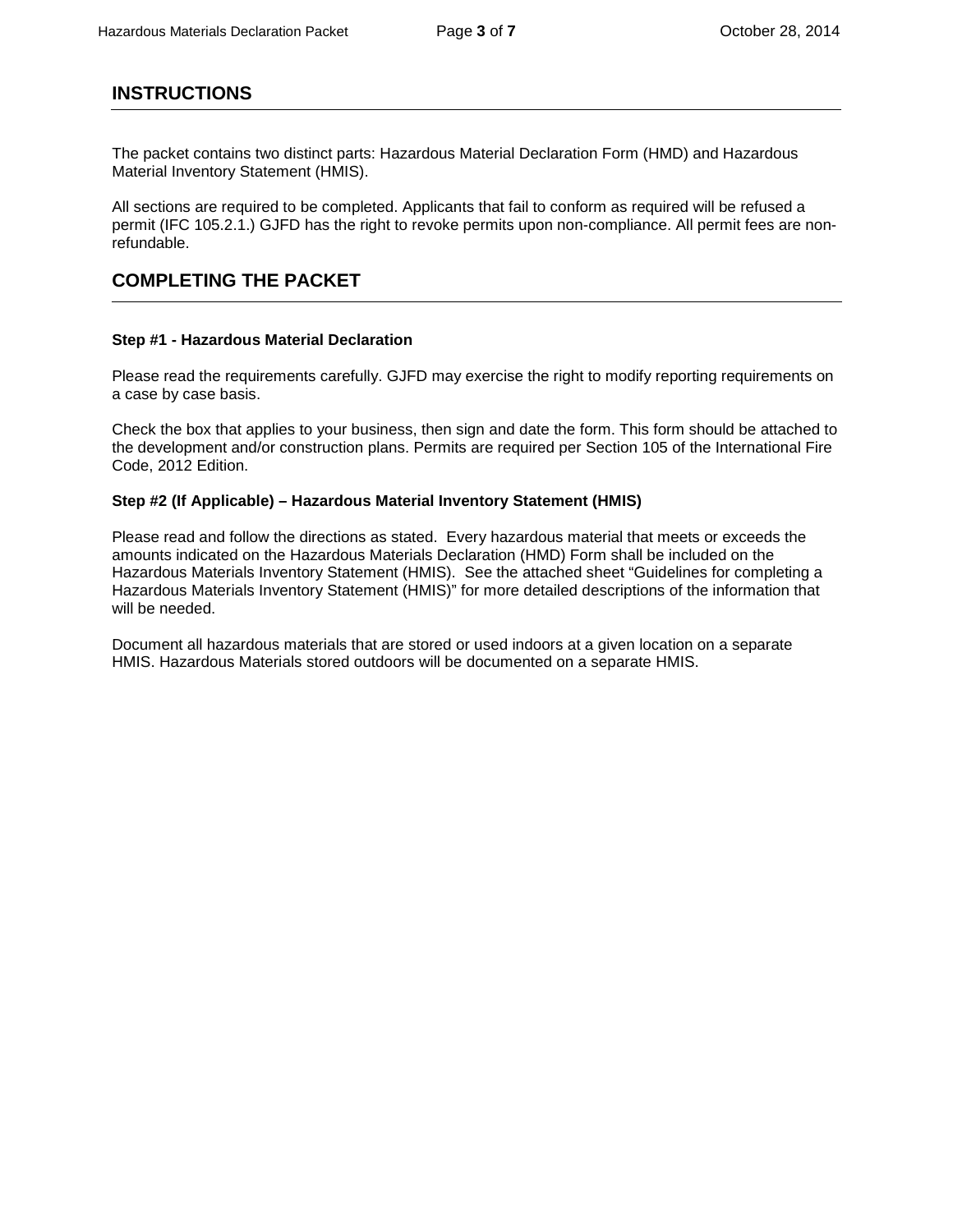

### <span id="page-3-0"></span>**HAZARDOUS MATERIALS DECLARATION**

A hazardous material plan review shall be required when the storage, use, dispensing or handling of hazardous materials **meets or exceeds** the following amounts as set forth by the 2012 International Fire Code, Section 105.

| <b>Type of Material</b>                     | Amount                | <b>Type of Material</b>                    |                | Amount             |
|---------------------------------------------|-----------------------|--------------------------------------------|----------------|--------------------|
| Combustible Liquids                         | 25 gallons (inside)   | <b>Oxidizing Materials</b><br><b>Class</b> |                |                    |
|                                             | 60 gallons (outside)  |                                            |                |                    |
|                                             |                       | Gases (including oxygen)                   |                | 504 cubic feet     |
| <b>Corrosive Materials</b>                  |                       |                                            |                |                    |
| Gases                                       | 200 cubic feet        | Liquids                                    | 4              | Any Amount         |
| Liquids                                     | 55 gallons            |                                            | 3              | 1 gallon           |
| Solids                                      | 1000 gallons          |                                            | 2              | 10 gallons         |
| Compressed Gas (Inert or simple asphyxiant) | 6000 cubic feet       |                                            | 1              | 55 gallons         |
|                                             |                       | Solids                                     |                |                    |
| Cryogenic Fluids                            |                       |                                            | 4              | Any Amount         |
| Flammable                                   | 1 gallon (inside)     |                                            | 3              | 10 pounds          |
|                                             | 60 gallons (outside)  |                                            | 2              | 100 pounds         |
|                                             |                       |                                            | 1              | 500 pounds         |
| Inert                                       | 60 gallons (inside)   | <b>Organic Peroxides</b>                   | Class          |                    |
|                                             | 500 gallons (outside) |                                            |                |                    |
|                                             |                       | Liquids                                    | $\mathbf{I}$   | Any Amount         |
| Oxidizing (includes oxygen)                 | 10 gallons (inside)   |                                            | Ш              | Any Amount         |
|                                             | 50 gallons (outside)  |                                            | Ш              | 1 gallon           |
|                                             |                       |                                            | IV             | 2 gallons          |
| Physical/Health Hazard                      | Any Amount            |                                            | V              | No Permit Required |
| <b>Not Mentioned</b>                        | (inside/outside)      |                                            |                |                    |
| <b>Explosive Materials</b>                  | Any Amount            | Solids                                     | $\mathbf{I}$   | Any Amount         |
| <b>Flammable Materials</b>                  |                       |                                            | Ш              | Any Amount         |
| Gases                                       | 200 cubic feet        |                                            | Ш              | 10 pounds          |
| (Except cryogenic fluids&LPG)               |                       |                                            | IV             | 20 pounds          |
| Liquids                                     | 5 gallons (inside)    |                                            | $\vee$         | No Permit Required |
|                                             | 10 gallons (outside)  |                                            |                |                    |
|                                             |                       | Unstable (Reactive)                        | <b>Class</b>   |                    |
| Solids                                      | 100 pounds            | <b>Materials</b>                           |                |                    |
| Solids (Magnesium)                          | 10 pounds             | Liquids                                    | 4              | Any Amount         |
| <b>Highly Toxic Materials</b>               |                       |                                            | 3              | Any Amount         |
| Gases                                       | Any Amount            |                                            | 2              | 5 gallons          |
| Liquids                                     | Any Amount            |                                            | 1              | 10 gallons         |
| Solids                                      | Any Amount            |                                            |                |                    |
| LP-Gas (Except R-3 Occupancies. See IFC)    | Any Amount            | Solids                                     | 4              | Any Amount         |
| <b>Pyrophoric Materials</b>                 |                       |                                            | 3              | Any Amount         |
| Gases                                       | Any Amount            |                                            | 2              | 50 pounds          |
| Liquids                                     | Any Amount            |                                            | 1              | 100 pounds         |
| Solids                                      | Any Amount            | Water-Reactive                             | <b>Class</b>   |                    |
|                                             |                       | Materials                                  |                |                    |
| <b>Toxic Materials</b>                      |                       | Liquids                                    | 3              | Any Amount         |
| Gases                                       | Any Amount            |                                            | $\overline{2}$ | 5 gallons          |
| Liquids                                     | 10 gallons            |                                            | $\mathbf{1}$   | 55 gallons         |
| Solids                                      | 100 pounds            |                                            |                |                    |
|                                             |                       | Solids                                     | 3              | Any Amount         |
|                                             |                       |                                            | $\overline{2}$ | 50 pounds          |
|                                             |                       |                                            |                |                    |
|                                             |                       |                                            | $\mathbf{1}$   | 500 pounds         |

#### **Check One**

I declare this premise **DOES NOT** meet or exceed the amounts listed above. (A hazardous material plan review is not required, but this signed form shall be attached to each set of construction plans.)

I declare this premise **DOES** meet or exceed the amounts listed above and I understand that a hazardous material plan review is required. All five sections of the Hazardous Materials Inventory Statement including this **signed** form shall be attached to each set of construction plans.

| <b>Business Name:</b>             | <b>Business Address:</b> |
|-----------------------------------|--------------------------|
| Submitted By:                     |                          |
| Company Representative Signature: | Telephone Number:        |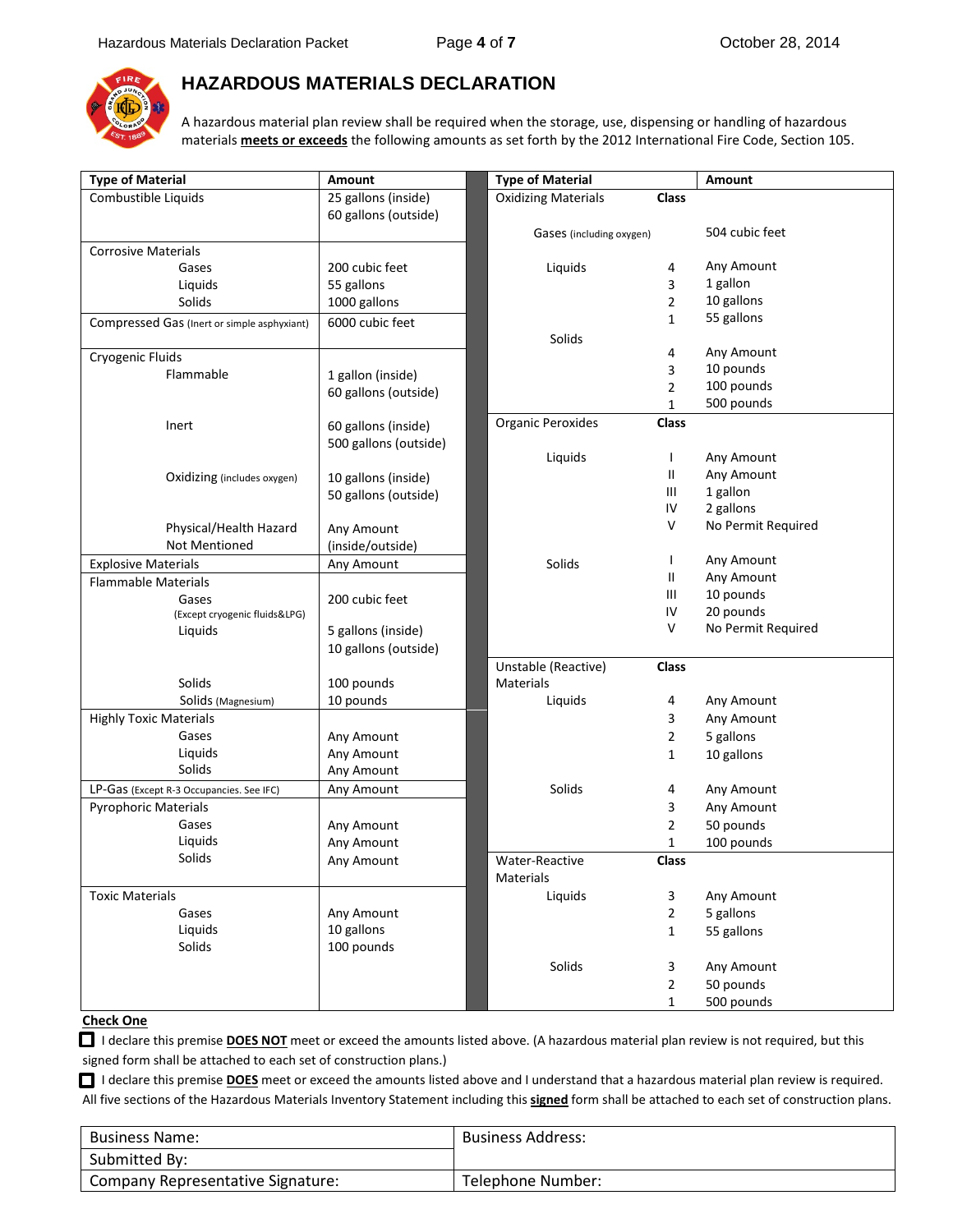

Grand Junction, CO 81501 (970) 549-5800

Grand Junction Fire Department Division of Fire Prevention

625 Ute Avenue

## **HAZARDOUS MATERIALS INVENTORY STATEMENT (INDOOR)**

| <b>Product Name</b> | Component<br>(Solid,<br>Liquid, Gas) | <b>CAS</b><br><b>Number</b> | <b>Location Where</b><br><b>Stored or Used</b> | <b>Container</b><br><b>Size</b> | Hazard<br>Classification | Amount in<br><b>Storage</b> | <b>Amount in</b><br>use-Closed<br><b>Systems</b> | Amount in<br>use-Open<br><b>Systems</b> |
|---------------------|--------------------------------------|-----------------------------|------------------------------------------------|---------------------------------|--------------------------|-----------------------------|--------------------------------------------------|-----------------------------------------|
|                     |                                      |                             |                                                |                                 |                          |                             |                                                  |                                         |
|                     |                                      |                             |                                                |                                 |                          |                             |                                                  |                                         |
|                     |                                      |                             |                                                |                                 |                          |                             |                                                  |                                         |
|                     |                                      |                             |                                                |                                 |                          |                             |                                                  |                                         |
|                     |                                      |                             |                                                |                                 |                          |                             |                                                  |                                         |
|                     |                                      |                             |                                                |                                 |                          |                             |                                                  |                                         |
|                     |                                      |                             |                                                |                                 |                          |                             |                                                  |                                         |
|                     |                                      |                             |                                                |                                 |                          |                             |                                                  |                                         |

#### **INVENTORY**

**Return this completed form with applicable Material Safety Data Sheets (MSDS) attached to the Division of Fire Prevention. Attach additional forms as necessary.**

I declare the above information provided as a part of this Hazardous Materials Inventory Statement is true and correct.

| <b>Business Name:</b>             | Business Address: |
|-----------------------------------|-------------------|
| Submitted By:                     |                   |
| Company Representative Signature: | Telephone Number: |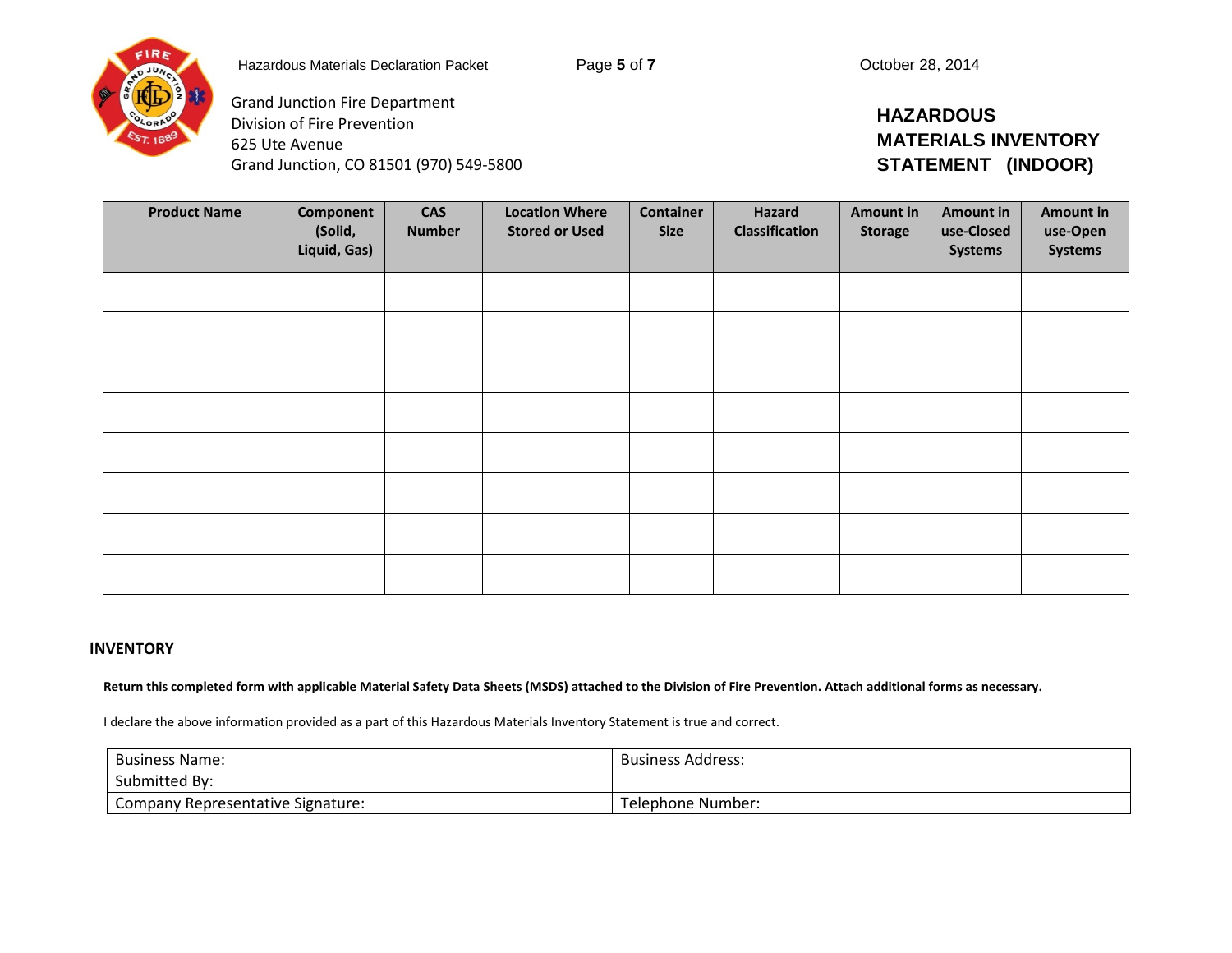

**Grand Junction Fire Department** Division of Fire Prevention 625 Ute Avenue

 **INVENTORY**

## **HAZARDOUS MATERIALS INVENTORY STATEMENT (OUTDOOR)**

| <b>Product Name</b> | Component<br>(Solid,<br>Liquid, Gas) | <b>CAS</b><br><b>Number</b> | <b>Location Where</b><br><b>Stored or Used</b> | <b>Container</b><br><b>Size</b> | Hazard<br><b>Classification</b> | Amount in<br><b>Storage</b> | <b>Amount in</b><br>use-Closed<br>Systems | <b>Amount in</b><br>use-Open<br><b>Systems</b> |
|---------------------|--------------------------------------|-----------------------------|------------------------------------------------|---------------------------------|---------------------------------|-----------------------------|-------------------------------------------|------------------------------------------------|
|                     |                                      |                             |                                                |                                 |                                 |                             |                                           |                                                |
|                     |                                      |                             |                                                |                                 |                                 |                             |                                           |                                                |
|                     |                                      |                             |                                                |                                 |                                 |                             |                                           |                                                |
|                     |                                      |                             |                                                |                                 |                                 |                             |                                           |                                                |
|                     |                                      |                             |                                                |                                 |                                 |                             |                                           |                                                |
|                     |                                      |                             |                                                |                                 |                                 |                             |                                           |                                                |
|                     |                                      |                             |                                                |                                 |                                 |                             |                                           |                                                |
|                     |                                      |                             |                                                |                                 |                                 |                             |                                           |                                                |

#### **Return this completed form with applicable Material Safety Data Sheets (MSDS) attached to the Division of Fire Prevention. Attach additional forms as necessary.**

I declare the above information provided as a part of this Hazardous Materials Inventory Statement is true and correct.

| <b>Business Name:</b>             | <b>Business Address:</b> |
|-----------------------------------|--------------------------|
| Submitted By:                     |                          |
| Company Representative Signature: | Telephone Number:        |